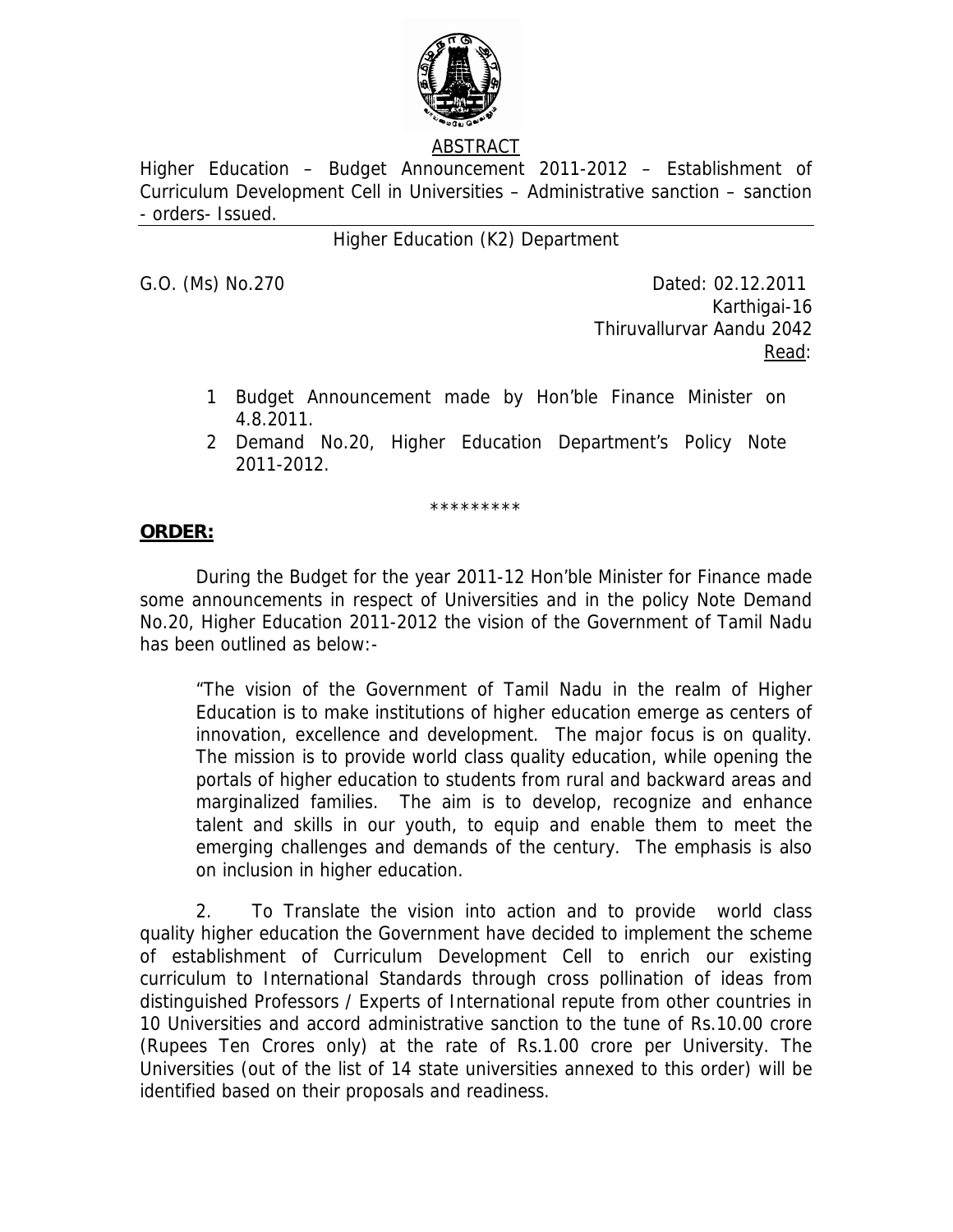3. The financial sanction will be accorded separately as and when the university is selected. Ī

4. The expenditure on the above scheme shall be debited to

"2202- General Education-03. University and Higher Education-102 – Assistance to Universities-I-Non-Plan – JS-Establishment of Curriculum Development Cell in Universities – 09. Grants in Aid-01. Grants for specific Scheme – (DPC 2202 03 102 JS 0932)

5. Necessary additional funds will be provided in RE/FMA 2011-12 by reappropriation within the overall appropriation for universities in RBE 2011-12. However it shall be brought to the notice of the Legislature by a specific inclusion in the Supplementary Estimates, 2011-12.

 6. The Registrars of the universities shall submit proposals so as to implement the scheme after following the methods, procedures as necessitated.

 7. This order issues with the concurrence of Finance Department vide its U.O.No.296/DS (KM)/2011, dated 02.12.2011.

(By order of the Governor)

## R.KANNAN, PRINCIPAL SECRETARY TO GOVERNMENT.

To

The Director of Collegiate Education, Chennai-6.

The Registrars of All Universities. (under the aegis of

Higher Education Department)

The Pay and Accounts Officer, Chennai-35.

The Accountant General, Chennai-18.

Copy to

The Secretary to Chief Minister, Chennai-9.

The Special P.A. to Minister (Higher Education), Chennai-9.

The Finance (Edn.I/BG-I/BG.II/CMPC) Department, Chennai-9.

The Higher Education (A) Department, Chennai-9. SF/SC.

// Forwarded by Order //

Section Officer.